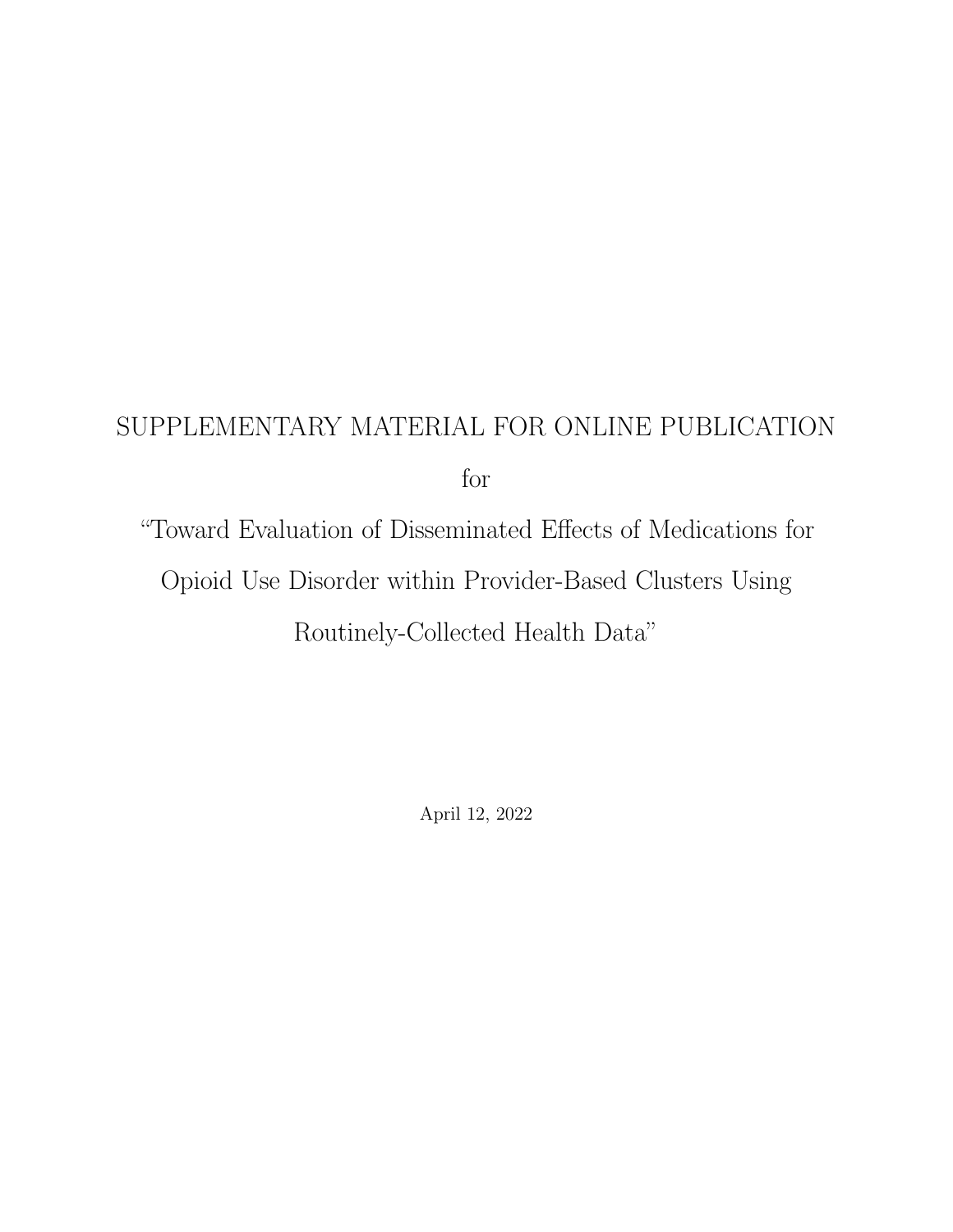## Appendix: Supplemental Tables and Figures

| All patients    |              |          |                |            |  |  |  |  |
|-----------------|--------------|----------|----------------|------------|--|--|--|--|
| MOUD Coverage   | Total Person | Overdose | Cum Inc $(\%)$ | (95%CI)    |  |  |  |  |
| $< 33\%$        | 459          | 19       | 4.14           | (2.3, 5.9) |  |  |  |  |
| $>33\% - <50\%$ | 605          | 25       | 4.13           | (2.5, 5.7) |  |  |  |  |
| $>50\%$         | 1,209        | 39       | 3.2            | (2.2, 4.2) |  |  |  |  |
| A 11            | 2.273        | 83       | 3.7            | (2.9, 4.5) |  |  |  |  |

Table A1: Cumulative incidence of overdose in Optum's de-identified Clinformatics® Data Mart Database, 2010-2015, United States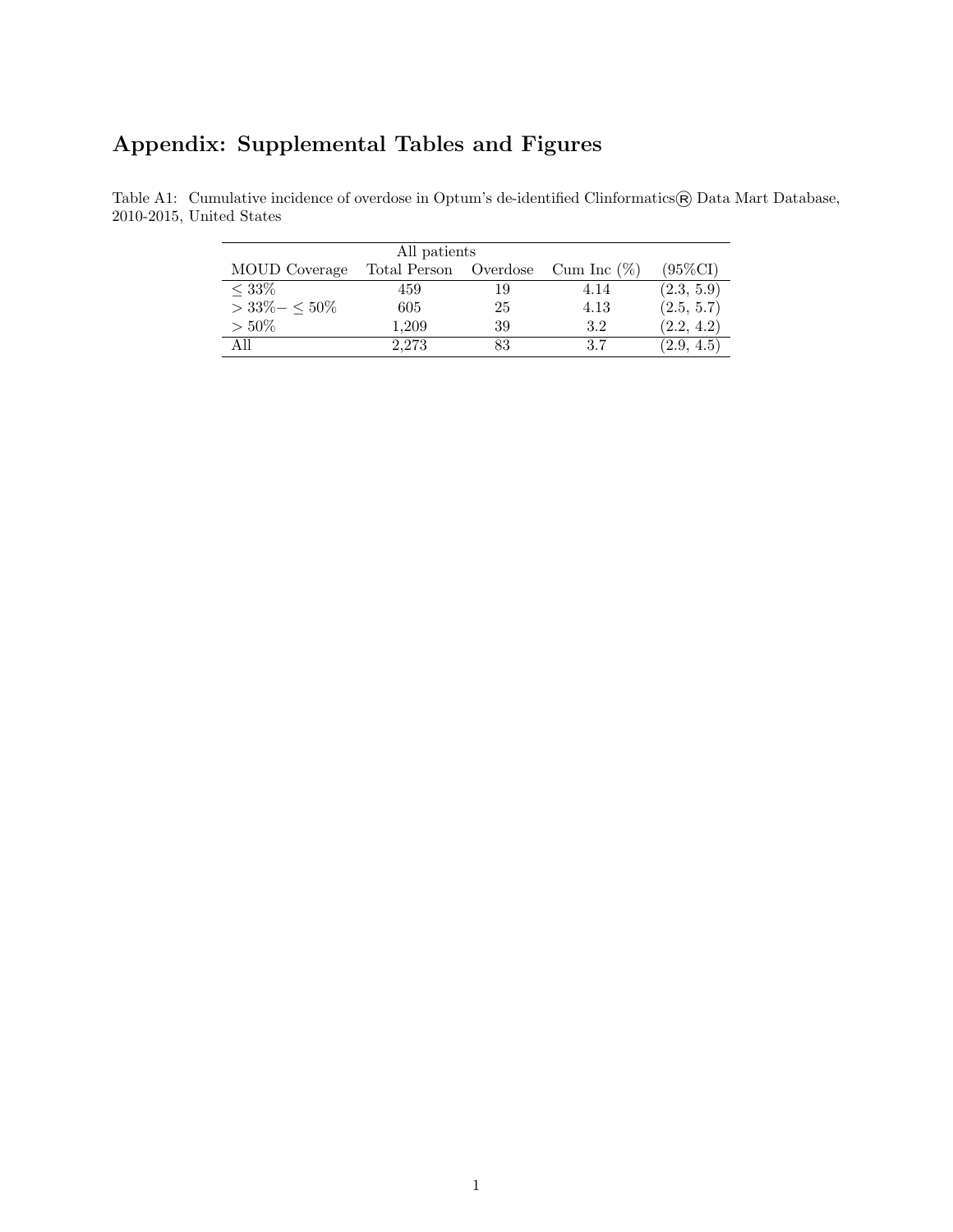Table A2: Simulation results with equal cluster sizes for direct, disseminated, composite and overall effects with different distributions for the random intercepts in the cluster-level propensity score model for 1000 simulated data sets. $^a$ 

|                |        |            | Horvitz-Thompson |            |        |       |        |            | Hájek     |            |        |       |
|----------------|--------|------------|------------------|------------|--------|-------|--------|------------|-----------|------------|--------|-------|
| Estimand       | Truth  | <b>IPW</b> | $%$ Bias         | <b>ESE</b> | ASE    | CP    | Truth  | <b>IPW</b> | %Bias     | <b>ESE</b> | ASE    | CP    |
| Normal         |        |            |                  |            |        |       |        |            |           |            |        |       |
|                |        |            |                  |            |        |       |        |            |           |            |        |       |
| DE(0.33)       | 0.0127 | 0.0164     | $-0.2916$        | 0.0122     | 0.0117 | 0.925 | 0.0127 | 0.0128     | $-0.0107$ | 0.0119     | 0.0118 | 0.942 |
| IE(0.33, 0.5)  | 0.0042 | 0.0057     | $-0.3703$        | 0.0040     | 0.0038 | 0.927 | 0.0042 | 0.0040     | 0.0449    | 0.0036     | 0.0036 | 0.930 |
| TE(0.33, 0.5)  | 0.0125 | 0.0159     | $-0.2657$        | 0.0114     | 0.0108 | 0.926 | 0.0125 | 0.0126     | $-0.0019$ | 0.0110     | 0.0107 | 0.941 |
| OE(0.33, 0.5)  | 0.0042 | 0.0054     | $-0.2928$        | 0.0035     | 0.0033 | 0.940 | 0.0042 | 0.0040     | 0.0290    | 0.0031     | 0.0030 | 0.931 |
| DE(0.5)        | 0.0084 | 0.0101     | $-0.2136$        | 0.0100     | 0.0095 | 0.928 | 0.0084 | 0.0086     | $-0.0252$ | 0.0101     | 0.0099 | 0.941 |
| IE(0.5, 0.67)  | 0.0040 | 0.0051     | $-0.2818$        | 0.0036     | 0.0034 | 0.925 | 0.0040 | 0.0038     | 0.0469    | 0.0035     | 0.0033 | 0.941 |
| TE(0.5, 0.67)  | 0.0082 | 0.0094     | $-0.1395$        | 0.0097     | 0.0092 | 0.941 | 0.0082 | 0.0083     | $-0.0116$ | 0.0097     | 0.0094 | 0.942 |
| OE(0.5, 0.67)  | 0.0027 | 0.0029     | $-0.0909$        | 0.0026     | 0.0025 | 0.944 | 0.0027 | 0.0025     | 0.0409    | 0.0025     | 0.0024 | 0.944 |
| DE(0.67)       | 0.0042 | 0.0043     | $-0.0054$        | 0.0094     | 0.0090 | 0.945 | 0.0042 | 0.0045     | $-0.0667$ | 0.0097     | 0.0095 | 0.946 |
| IE(0.33, 0.67) | 0.0082 | 0.0108     | $-0.3270$        | 0.0073     | 0.0070 | 0.925 | 0.0082 | 0.0078     | 0.0459    | 0.0069     | 0.0066 | 0.938 |
| TE(0.33, 0.67) | 0.0124 | 0.0151     | $-0.2172$        | 0.0111     | 0.0105 | 0.934 | 0.0124 | 0.0123     | 0.0074    | 0.0106     | 0.0102 | 0.933 |
| OE(0.33, 0.67) | 0.0068 | 0.0083     | $-0.2143$        | 0.0058     | 0.0055 | 0.940 | 0.0068 | 0.0066     | 0.0336    | 0.0054     | 0.0052 | 0.944 |
| Right Skewed   |        |            |                  |            |        |       |        |            |           |            |        |       |
| DE(0.33)       | 0.0127 | 0.0153     | $-0.2090$        | 0.0117     | 0.0116 | 0.941 | 0.0127 | 0.0124     | 0.0181    | 0.0114     | 0.0113 | 0.940 |
|                |        |            |                  |            |        |       |        |            |           |            |        |       |
| IE(0.33, 0.5)  | 0.0042 | 0.0055     | $-0.3159$        | 0.0039     | 0.0037 | 0.934 | 0.0042 | 0.0042     | $-0.0079$ | 0.0036     | 0.0034 | 0.938 |
| TE(0.33, 0.5)  | 0.0125 | 0.0152     | $-0.2168$        | 0.0107     | 0.0107 | 0.948 | 0.0125 | 0.0123     | 0.0172    | 0.0103     | 0.0104 | 0.947 |
| OE(0.33, 0.5)  | 0.0042 | 0.0053     | $-0.2748$        | 0.0033     | 0.0032 | 0.952 | 0.0042 | 0.0041     | 0.0134    | 0.0030     | 0.0030 | 0.935 |
| DE(0.5)        | 0.0084 | 0.0098     | $-0.1675$        | 0.0095     | 0.0094 | 0.946 | 0.0084 | 0.0081     | 0.0297    | 0.0095     | 0.0095 | 0.940 |
| IE(0.5, 0.67)  | 0.0040 | 0.0053     | $-0.3314$        | 0.0034     | 0.0033 | 0.919 | 0.0040 | 0.0039     | 0.0109    | 0.0033     | 0.0032 | 0.938 |
| TE(0.5, 0.67)  | 0.0082 | 0.0091     | $-0.1122$        | 0.0091     | 0.0091 | 0.947 | 0.0082 | 0.0080     | 0.0292    | 0.0091     | 0.0091 | 0.939 |
| OE(0.5, 0.67)  | 0.0027 | 0.0030     | $-0.1314$        | 0.0024     | 0.0025 | 0.954 | 0.0027 | 0.0026     | 0.0176    | 0.0023     | 0.0024 | 0.952 |
| DE(0.67)       | 0.0042 | 0.0038     | 0.0946           | 0.0091     | 0.0089 | 0.937 | 0.0042 | 0.0040     | 0.0465    | 0.0093     | 0.0091 | 0.938 |
| IE(0.33, 0.67) | 0.0082 | 0.0108     | $-0.3234$        | 0.0071     | 0.0068 | 0.933 | 0.0082 | 0.0081     | 0.0013    | 0.0067     | 0.0064 | 0.944 |
| TE(0.33, 0.67) | 0.0124 | 0.0146     | $-0.1807$        | 0.0104     | 0.0104 | 0.950 | 0.0124 | 0.0122     | 0.0167    | 0.0099     | 0.0100 | 0.943 |
| OE(0.33, 0.67) | 0.0068 | 0.0083     | $-0.2191$        | 0.0054     | 0.0055 | 0.955 | 0.0068 | 0.0067     | 0.0150    | 0.0050     | 0.0051 | 0.946 |
| Left Skewed    |        |            |                  |            |        |       |        |            |           |            |        |       |
| DE(0.33)       | 0.0127 | 0.0172     | $-0.3550$        | 0.0122     | 0.0120 | 0.927 | 0.0127 | 0.0129     | $-0.0172$ | 0.0119     | 0.0116 | 0.943 |
| IE(0.33, 0.5)  | 0.0042 | 0.0066     | $-0.5916$        | 0.0039     | 0.0039 | 0.937 | 0.0042 | 0.0045     | $-0.0714$ | 0.0035     | 0.0036 | 0.956 |
| TE(0.33, 0.5)  | 0.0125 | 0.0165     | $-0.3202$        | 0.0110     | 0.0110 | 0.945 | 0.0125 | 0.0129     | $-0.0297$ | 0.0106     | 0.0106 | 0.947 |
| OE(0.33, 0.5)  | 0.0042 | 0.0059     | $-0.4218$        | 0.0033     | 0.0034 | 0.942 | 0.0042 | 0.0045     | $-0.0753$ | 0.0030     | 0.0031 | 0.951 |
|                |        |            |                  |            |        |       |        |            |           |            |        |       |
| DE(0.5)        | 0.0084 | 0.0099     | $-0.1849$        | 0.0098     | 0.0096 | 0.941 | 0.0084 | 0.0084     | $-0.0089$ | 0.0099     | 0.0097 | 0.935 |
| IE(0.5, 0.67)  | 0.0040 | 0.0055     | $-0.3737$        | 0.0034     | 0.0035 | 0.938 | 0.0040 | 0.0043     | $-0.0718$ | 0.0033     | 0.0034 | 0.959 |
| TE(0.5, 0.67)  | 0.0082 | 0.0093     | $-0.1268$        | 0.0093     | 0.0092 | 0.937 | 0.0082 | 0.0084     | $-0.0207$ | 0.0093     | 0.0093 | 0.941 |
| OE(0.5, 0.67)  | 0.0027 | 0.0031     | $-0.1553$        | 0.0024     | 0.0025 | 0.948 | 0.0027 | 0.0028     | $-0.0581$ | 0.0023     | 0.0024 | 0.945 |
| DE(0.67)       | 0.0042 | 0.0038     | 0.1061           | 0.0092     | 0.0090 | 0.934 | 0.0042 | 0.0041     | 0.0274    | 0.0095     | 0.0093 | 0.937 |
| IE(0.33, 0.67) | 0.0082 | 0.0121     | $-0.4850$        | 0.0070     | 0.0072 | 0.933 | 0.0082 | 0.0087     | $-0.0716$ | 0.0066     | 0.0068 | 0.960 |
| TE(0.33, 0.67) | 0.0124 | 0.0159     | $-0.2832$        | 0.0106     | 0.0107 | 0.945 | 0.0124 | 0.0129     | $-0.0378$ | 0.0101     | 0.0102 | 0.947 |
| OE(0.33, 0.67) | 0.0068 | 0.0090     | $-0.3183$        | 0.0055     | 0.0056 | 0.942 | 0.0068 | 0.0073     | $-0.0686$ | 0.0051     | 0.0052 | 0.957 |
| Bimodal        |        |            |                  |            |        |       |        |            |           |            |        |       |
| DE(0.33)       | 0.0127 | 0.0158     | $-0.2493$        | 0.0121     | 0.0116 | 0.936 | 0.0127 | 0.0126     | 0.0032    | 0.0118     | 0.0114 | 0.946 |
| IE(0.33, 0.5)  | 0.0042 | 0.0054     | $-0.2975$        | 0.0037     | 0.0037 | 0.939 | 0.0042 | 0.0039     | 0.0540    | 0.0034     | 0.0034 | 0.940 |
| TE(0.33, 0.5)  | 0.0125 | 0.0157     | $-0.2505$        | 0.0111     | 0.0106 | 0.937 | 0.0125 | 0.0125     | 0.0050    | 0.0108     | 0.0104 | 0.936 |
| OE(0.33, 0.5)  | 0.0042 | 0.0053     | $-0.2758$        | 0.0033     | 0.0032 | 0.940 | 0.0042 | 0.0040     | 0.0381    | 0.0030     | 0.0030 | 0.924 |
| DE(0.5)        | 0.0084 | 0.0103     | $-0.2271$        | 0.0100     | 0.0095 | 0.938 | 0.0084 | 0.0085     | $-0.0194$ | 0.0100     | 0.0096 | 0.934 |
| IE(0.5, 0.67)  | 0.0040 | 0.0052     | $-0.2987$        | 0.0033     | 0.0033 | 0.937 | 0.0040 | 0.0038     | 0.0533    | 0.0032     | 0.0032 | 0.945 |
| TE(0.5, 0.67)  | 0.0082 | 0.0096     | $-0.1652$        | 0.0097     | 0.0091 | 0.938 | 0.0082 | 0.0083     | $-0.0104$ | 0.0097     | 0.0092 | 0.934 |
| OE(0.5, 0.67)  | 0.0027 | 0.0030     | $-0.1313$        | 0.0026     | 0.0025 | 0.932 | 0.0027 | 0.0026     | 0.0341    | 0.0025     | 0.0024 | 0.930 |
|                |        |            |                  |            |        |       |        |            |           |            |        |       |
| DE(0.67)       | 0.0042 | 0.0044     | $-0.0393$        | 0.0095     | 0.0090 | 0.938 | 0.0042 | 0.0045     | $-0.0705$ | 0.0097     | 0.0093 | 0.933 |
| IE(0.33, 0.67) | 0.0082 | 0.0106     | $-0.2981$        | 0.0068     | 0.0067 | 0.940 | 0.0082 | 0.0077     | 0.0536    | 0.0064     | 0.0064 | 0.944 |
| TE(0.33, 0.67) | 0.0124 | 0.0150     | $-0.2097$        | 0.0109     | 0.0103 | 0.934 | 0.0124 | 0.0123     | 0.0113    | 0.0104     | 0.0100 | 0.933 |
| OE(0.33, 0.67) | 0.0068 | 0.0083     | $-0.2197$        | 0.0056     | 0.0054 | 0.938 | 0.0068 | 0.0066     | 0.0365    | 0.0052     | 0.0051 | 0.937 |

 $a$  IPW = Mean of inverse probability weighted estimates;  $ESE$  = empirical standard error;  $ASE$  = average estimated standard error;

 $CP =$  empirical coverage probability).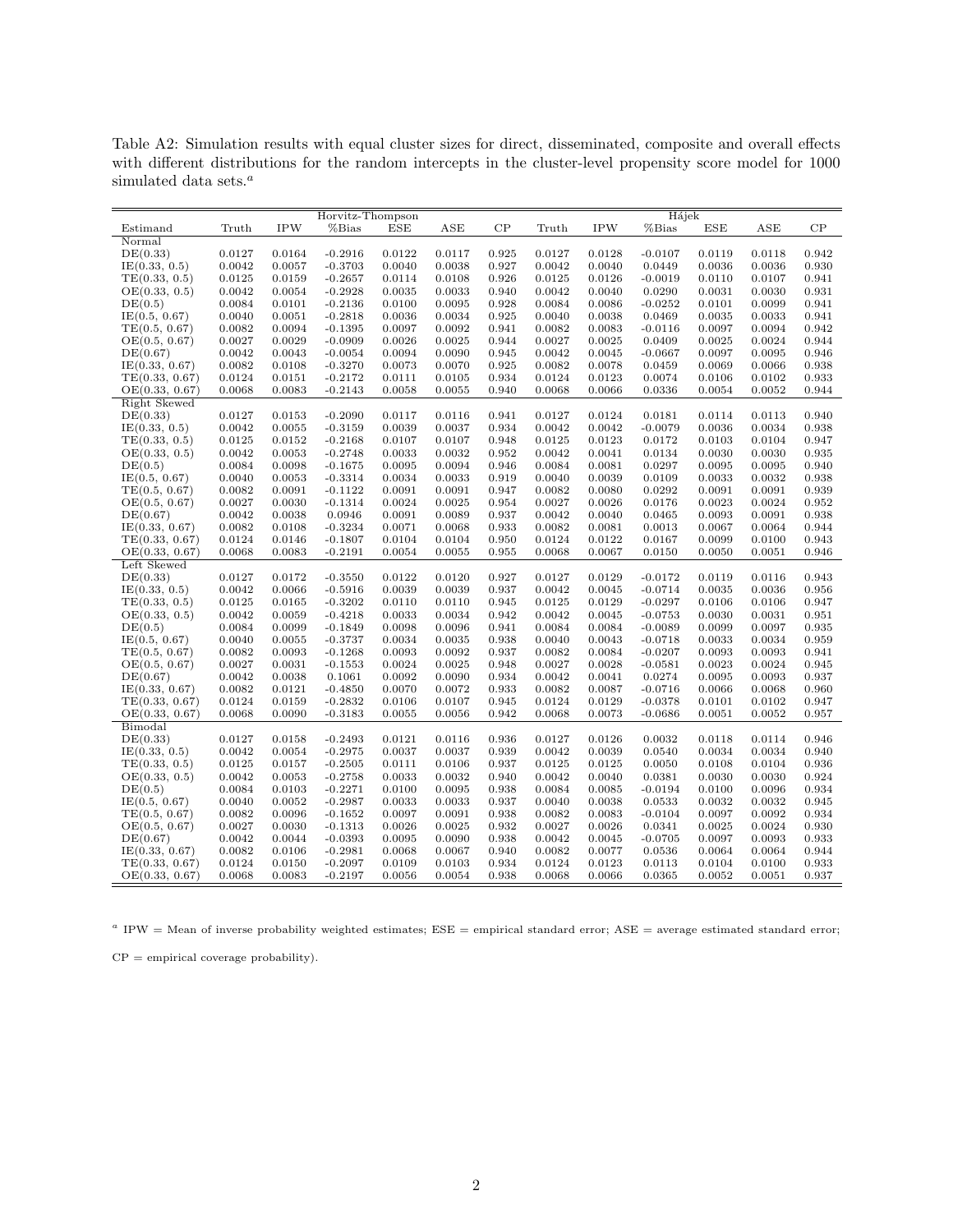Table A3: Simulation results with unequal cluster sizes for direct, disseminated, composite and overall effects with different distributions for the random intercepts in the cluster-level propensity score model for 1000 simulated data sets. $^a$ 

|                |                  |            | Horvitz-Thompson |        |                  |       |                  |                  | Hájek     |        |                  |       |
|----------------|------------------|------------|------------------|--------|------------------|-------|------------------|------------------|-----------|--------|------------------|-------|
| Estimand       | Truth            | <b>IPW</b> | % Bias           | ESE    | ASE              | CP    | Truth            | <b>IPW</b>       | %Bias     | ESE    | ASE              | CP    |
| Normal         |                  |            |                  |        |                  |       |                  |                  |           |        |                  |       |
|                |                  |            |                  |        |                  |       |                  |                  |           |        |                  |       |
| DE(0.33)       | 0.0132           | 0.0165     | $-0.2500$        | 0.0123 | 0.0122           | 0.939 | 0.0132           | 0.0116           | 0.1212    | 0.0124 | 0.0134           | 0.945 |
| IE(0.33, 0.5)  | 0.0039           | 0.0051     | $-0.3333$        | 0.0036 | 0.0036           | 0.948 | 0.0039           | 0.0042           | $-0.0769$ | 0.0045 | 0.0053           | 0.959 |
| TE(0.33, 0.5)  | 0.0132           | 0.0163     | $-0.2424$        | 0.0115 | 0.0114           | 0.943 | 0.0132           | 0.0116           | 0.1212    | 0.0111 | 0.0120           | 0.930 |
| OE(0.33, 0.5)  | 0.0042           | 0.0053     | $-0.2619$        | 0.0033 | 0.0032           | 0.935 | 0.0042           | 0.0040           | 0.0238    | 0.0038 | 0.0044           | 0.932 |
| DE(0.5)        | 0.0093           | 0.0112     | $-0.2043$        | 0.0105 | 0.0103           | 0.938 | 0.0093           | 0.0074           | 0.2043    | 0.0099 | 0.0102           | 0.930 |
| IE(0.5, 0.67)  | 0.0037           | 0.0046     | $-0.2162$        | 0.0034 | 0.0033           | 0.929 | 0.0037           | 0.0039           | $-0.0270$ | 0.0043 | 0.0043           | 0.934 |
| TE(0.5, 0.67)  | 0.0092           | 0.0107     | $-0.1522$        | 0.0101 | 0.0100           | 0.937 | 0.0092           | 0.0075           | 0.1848    | 0.0095 | 0.0097           | 0.929 |
| OE(0.5, 0.67)  | 0.0028           | 0.0031     | $-0.1071$        | 0.0026 | 0.0025           | 0.948 | 0.0028           | 0.0026           | 0.0357    | 0.0031 | 0.0030           | 0.927 |
| DE(0.67)       | 0.0055           | 0.0061     | $-0.1091$        | 0.0099 | 0.0098           | 0.940 | 0.0055           | 0.0037           | 0.3455    | 0.0093 | 0.0095           | 0.930 |
| IE(0.33, 0.67) | 0.0076           | 0.0097     | $-0.2763$        | 0.0068 | 0.0067           | 0.931 | 0.0076           | 0.0081           | $-0.0658$ | 0.0079 | 0.0088           | 0.947 |
| TE(0.33, 0.67) | 0.0131           | 0.0158     | $-0.2061$        | 0.0112 | 0.0111           | 0.940 | 0.0131           | 0.0117           | 0.1069    | 0.0106 | 0.0115           | 0.928 |
| OE(0.33, 0.67) | 0.0069           | 0.0083     | $-0.2029$        | 0.0056 | 0.0055           | 0.947 | 0.0069           | 0.0067           | 0.0290    | 0.0061 | 0.0067           | 0.922 |
| Right Skewed   |                  |            |                  |        |                  |       |                  |                  |           |        |                  |       |
| DE(0.33)       | 0.0132           | 0.0589     | $-3.4545$        | 0.0178 | 0.0172           | 0.271 | 0.0132           | 0.0347           | $-1.6212$ | 0.0155 | 0.0160           | 0.585 |
| IE(0.33, 0.5)  | 0.0039           | 0.0033     | 0.1282           | 0.0044 | 0.0045           | 0.943 | 0.0039           | 0.0038           | 0.0256    | 0.0036 | 0.0040           | 0.955 |
| TE(0.33, 0.5)  | 0.0132           | 0.0592     | $-3.4848$        | 0.0159 | 0.0155           | 0.178 | 0.0132           | 0.0327           | $-1.4773$ | 0.0133 | 0.0140           | 0.602 |
| OE(0.33, 0.5)  | 0.0042           | 0.0118     | $-1.8333$        | 0.0041 | 0.0041           | 0.536 | 0.0042           | 0.0064           | $-0.5476$ | 0.0033 | 0.0035           | 0.916 |
| DE(0.5)        | 0.0093           | 0.0559     | $-5.0108$        | 0.0142 | 0.0137           | 0.132 | 0.0093           | 0.0289           | $-2.1075$ | 0.0121 | 0.0124           | 0.527 |
| IE(0.5, 0.67)  | 0.0037           | 0.0033     | 0.1081           | 0.0044 | 0.0045           | 0.945 | 0.0037           | 0.0046           | $-0.2432$ | 0.0034 | 0.0034           | 0.953 |
|                |                  | 0.0556     | $-5.0326$        | 0.0126 |                  | 0.049 |                  |                  | $-1.8913$ | 0.0101 |                  | 0.564 |
| TE(0.5, 0.67)  | 0.0092<br>0.0028 | 0.0104     | $-2.7143$        |        | 0.0123<br>0.0031 | 0.267 | 0.0092<br>0.0028 | 0.0266<br>0.0051 |           | 0.0027 | 0.0108<br>0.0028 | 0.886 |
| OE(0.5, 0.67)  |                  |            |                  | 0.0031 |                  |       |                  |                  | $-0.8214$ |        |                  |       |
| DE(0.67)       | 0.0055           | 0.0522     | $-8.4909$        | 0.0121 | 0.0117           | 0.037 | 0.0055           | 0.0220           | $-3.0000$ | 0.0097 | 0.0103           | 0.558 |
| IE(0.33, 0.67) | 0.0076           | 0.0067     | 0.1184           | 0.0088 | 0.0089           | 0.943 | 0.0076           | 0.0084           | $-0.1053$ | 0.0069 | 0.0074           | 0.956 |
| TE(0.33, 0.67) | 0.0131           | 0.0589     | $-3.4962$        | 0.0145 | 0.0143           | 0.097 | 0.0131           | 0.0304           | $-1.3206$ | 0.0116 | 0.0126           | 0.666 |
| OE(0.33, 0.67) | 0.0069           | 0.0222     | $-2.2174$        | 0.0070 | 0.0069           | 0.399 | 0.0069           | 0.0115           | $-0.6667$ | 0.0057 | 0.0060           | 0.904 |
| Left Skewed    |                  |            |                  |        |                  |       |                  |                  |           |        |                  |       |
| DE(0.33)       | 0.0132           | 0.0626     | $-3.7348$        | 0.0240 | 0.0221           | 0.304 | 0.0132           | 0.0267           | $-1.0227$ | 0.0198 | 0.0178           | 0.689 |
| IE(0.33, 0.5)  | 0.0039           | 0.0058     | $-0.4872$        | 0.0057 | 0.0056           | 0.928 | 0.0039           | 0.0025           | 0.3333    | 0.0039 | 0.0039           | 0.931 |
| TE(0.33, 0.5)  | 0.0132           | 0.0623     | $-3.7197$        | 0.0211 | 0.0199           | 0.265 | 0.0132           | 0.0244           | $-0.8561$ | 0.0162 | 0.0153           | 0.808 |
| OE(0.33, 0.5)  | 0.0042           | 0.0134     | $-2.1905$        | 0.0051 | 0.0050           | 0.574 | 0.0042           | 0.0048           | $-0.1429$ | 0.0035 | 0.0036           | 0.947 |
| DE(0.5)        | 0.0093           | 0.0565     | $-5.0753$        | 0.0193 | 0.0177           | 0.236 | 0.0093           | 0.0219           | $-1.3548$ | 0.0156 | 0.0143           | 0.694 |
| IE(0.5, 0.67)  | 0.0037           | 0.0055     | $-0.4595$        | 0.0057 | 0.0056           | 0.930 | 0.0037           | 0.0037           | 0.0270    | 0.0038 | 0.0038           | 0.938 |
| TE(0.5, 0.67)  | 0.0092           | 0.0556     | $-5.0326$        | 0.0168 | 0.0159           | 0.174 | 0.0092           | 0.0197           | $-1.1304$ | 0.0124 | 0.0121           | 0.829 |
| OE(0.5, 0.67)  | 0.0028           | 0.0108     | $-2.8571$        | 0.0038 | 0.0037           | 0.425 | 0.0028           | 0.0039           | $-0.4286$ | 0.0029 | 0.0030           | 0.947 |
| DE(0.67)       | 0.0055           | 0.0501     | $-8.1091$        | 0.0166 | 0.0154           | 0.179 | 0.0055           | 0.0160           | $-1.9091$ | 0.0125 | 0.0119           | 0.811 |
| IE(0.33, 0.67) | 0.0076           | 0.0112     | $-0.4737$        | 0.0114 | 0.0111           | 0.930 | 0.0076           | 0.0062           | 0.1842    | 0.0077 | 0.0076           | 0.938 |
| TE(0.33, 0.67) | 0.0131           | 0.0613     | $-3.6794$        | 0.0188 | 0.0182           | 0.213 | 0.0131           | 0.0222           | $-0.6947$ | 0.0132 | 0.0132           | 0.898 |
| OE(0.33, 0.67) | 0.0069           | 0.0242     | $-2.4928$        | 0.0086 | 0.0085           | 0.475 | 0.0069           | 0.0087           | $-0.2609$ | 0.0060 | 0.0062           | 0.953 |
| Bimodal        |                  |            |                  |        |                  |       |                  |                  |           |        |                  |       |
| DE(0.33)       | 0.0132           | 0.0161     | $-0.2121$        | 0.0126 | 0.0122           | 0.941 | 0.0132           | 0.0114           | 0.1439    | 0.0109 | 0.0108           | 0.944 |
| IE(0.33, 0.5)  | 0.0039           | 0.0049     | $-0.2821$        | 0.0036 | 0.0035           | 0.928 | 0.0039           | 0.0036           | 0.0513    | 0.0040 | 0.0037           | 0.944 |
| TE(0.33, 0.5)  | 0.0132           | 0.0163     | $-0.2424$        | 0.0116 | 0.0113           | 0.944 | 0.0132           | 0.0113           | 0.1364    | 0.0098 | 0.0098           | 0.943 |
| OE(0.33, 0.5)  | 0.0042           | 0.0053     | $-0.2857$        | 0.0033 | 0.0032           | 0.947 | 0.0042           | 0.0037           | 0.1190    | 0.0032 | 0.0031           | 0.925 |
| DE(0.5)        | 0.0093           | 0.0114     | $-0.2258$        | 0.0104 | 0.0103           | 0.946 | 0.0093           | 0.0077           | 0.1720    | 0.0094 | 0.0093           | 0.939 |
| IE(0.5, 0.67)  | 0.0037           | 0.0049     | $-0.3243$        | 0.0035 | 0.0033           | 0.924 | 0.0037           | 0.0035           | 0.0541    | 0.0043 | 0.0039           | 0.940 |
| TE(0.5, 0.67)  | 0.0092           | 0.0110     | $-0.1957$        | 0.0100 | 0.0100           | 0.944 | 0.0092           | 0.0077           | 0.1630    | 0.0092 | 0.0090           | 0.935 |
|                |                  |            |                  |        |                  |       |                  |                  |           |        |                  |       |
| OE(0.5, 0.67)  | 0.0028           | 0.0033     | $-0.1786$        | 0.0025 | 0.0025           | 0.947 | 0.0028           | 0.0025           | 0.0714    | 0.0031 | 0.0029           | 0.932 |
| DE(0.67)       | 0.0055           | 0.0061     | $-0.1091$        | 0.0099 | 0.0098           | 0.952 | 0.0055           | 0.0042           | 0.2364    | 0.0098 | 0.0094           | 0.936 |
| IE(0.33, 0.67) | 0.0076           | 0.0099     | $-0.3026$        | 0.0068 | 0.0066           | 0.933 | 0.0076           | 0.0071           | 0.0658    | 0.0073 | 0.0069           | 0.946 |
| TE(0.33, 0.67) | 0.0131           | 0.0160     | $-0.2137$        | 0.0112 | 0.0110           | 0.947 | 0.0131           | 0.0113           | 0.1374    | 0.0097 | 0.0095           | 0.937 |
| OE(0.33, 0.67) | 0.0069           | 0.0086     | $-0.2464$        | 0.0055 | 0.0054           | 0.952 | 0.0069           | 0.0062           | 0.1014    | 0.0056 | 0.0053           | 0.924 |

 $a$  IPW = Mean of inverse probability weighted estimates;  $ESE$  = empirical standard error;  $ASE$  = average estimated standard error;

 $CP =$  empirical coverage probability).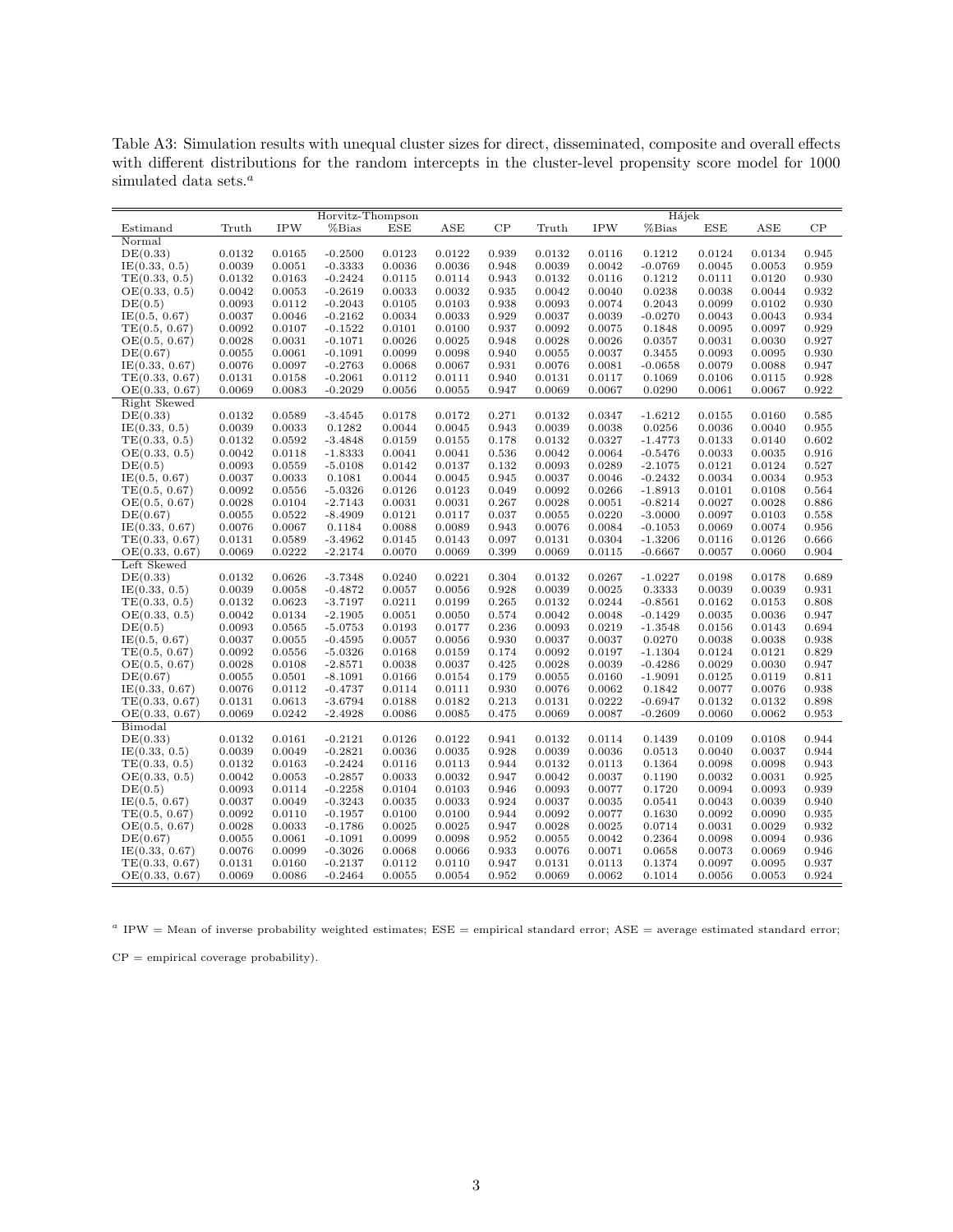

Figure 1: Distribution of the estimated random effects from the cluster-level propensity score model used in the analysis of disseminated effects in Optum's de-identified Clinformatics $\circledR$  Data Mart Database, 2010-2017, United States.